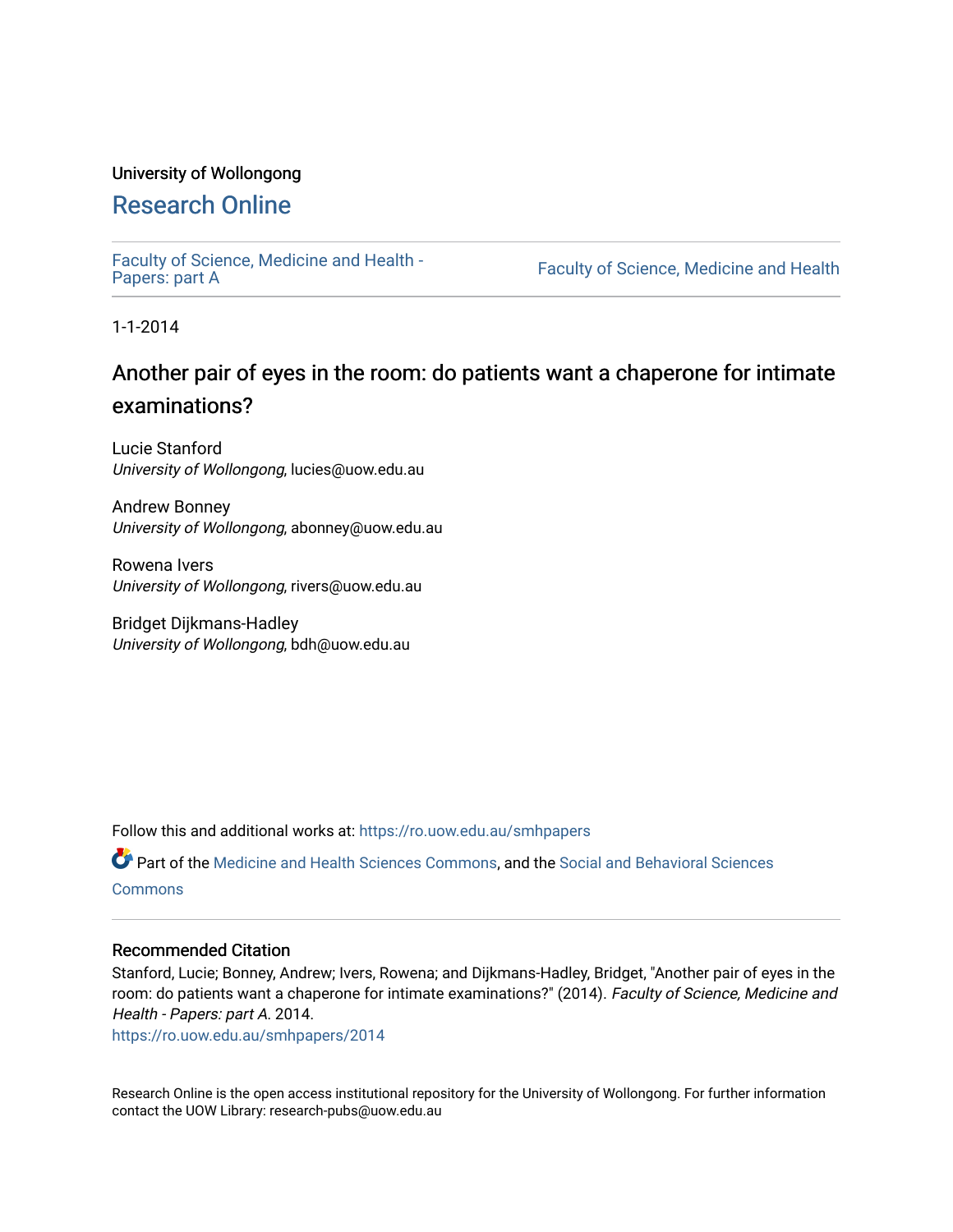## Another pair of eyes in the room: do patients want a chaperone for intimate examinations?

## Abstract

Abstract of a paper that was presented at 2014 Primary Health Care Research Conference, Canberra, Australia, 23-25 July.

## **Disciplines**

Medicine and Health Sciences | Social and Behavioral Sciences

## Publication Details

Stanford, L., Bonney, A., Ivers, R. & Dijkmans-Hadley, B. (2014). Another pair of eyes in the room: do patients want a chaperone for intimate examinations?. 2014 Primary Health Care Research Conference: Program & Abstracts (pp. 1-1). Australia: Primary Health Care Research and Information Service.